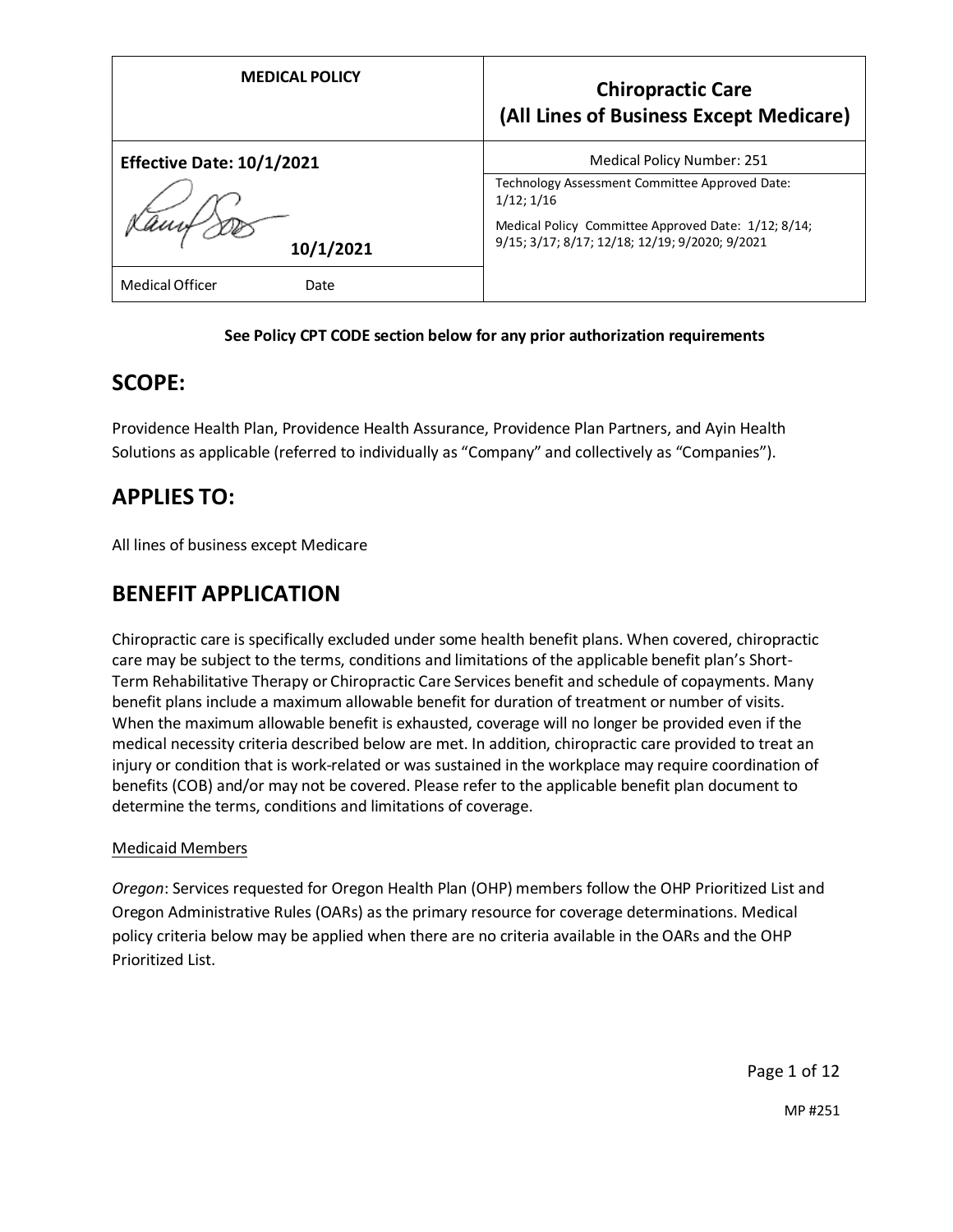# **POLICY CRITERIA**

## *Initial Treatment*

**Note:** In certain markets, delegated vendor guidelines may be used to support medical necessity and other coverage determinations.

- I. Chiropractic physical medicine services(e.g., manipulation and adjunct therapeutic procedures and modalities) may be considered **medically necessary and covered** when **all** of the following conditions are met (A. –E.):
	- A. A neuromusculoskeletal condition has been diagnosed and documented (e.g. spinal axis aches, strains, sprains, nerve pains, functional mechanical disabilities of the spine); **and**
	- B. The level of spinal subluxation bears a direct causal relationship to the patient's symptoms and the symptoms are directly related to the level of the subluxation that has been diagnosed; **and**
	- C. The condition is one that can be relieved by standard chiropractic management in order to reduce pain and disability; **and**
	- D. Chiropractic care is being performed by a qualified provider of chiropractic services (se[e Policy Guidelines\)](#page-3-0) who is practicing within the scope of their license as defined by state law; **and**
	- E. The patient has a treatment plan that clearly documents all of the following (1.-5.):
		- 1. A history and examination that document the symptoms to be treated; **and**
			- 2. Diagnostic tests and results; **and**
			- 3. A prescribed treatment plan (se[e Policy Guidelines\)](#page-4-0) that is expected to result in 30%-50% therapeutic improvement over a 2-6 week period of time (se[e Policy](#page-4-1)  [Guidelines\)](#page-4-1); **and**
			- 4. A clinical rationale/justification for the frequency and duration of planned adjunctive physiotherapeutic modalities; **and**
			- 5. An estimation of length of treatment based on pre-set goals.
- II. Chiropractic physical medicine services (e.g., manipulation and adjunct therapeutic procedures and modalities) are considered **not medically necessary and not covered**  when criterion I. above is not met.

## *Continuation of Chiropractic Care*

III. Continuation of chiropractic care may be considered **medically necessary and covered** when **all** of the following are met (A.-D.)**:**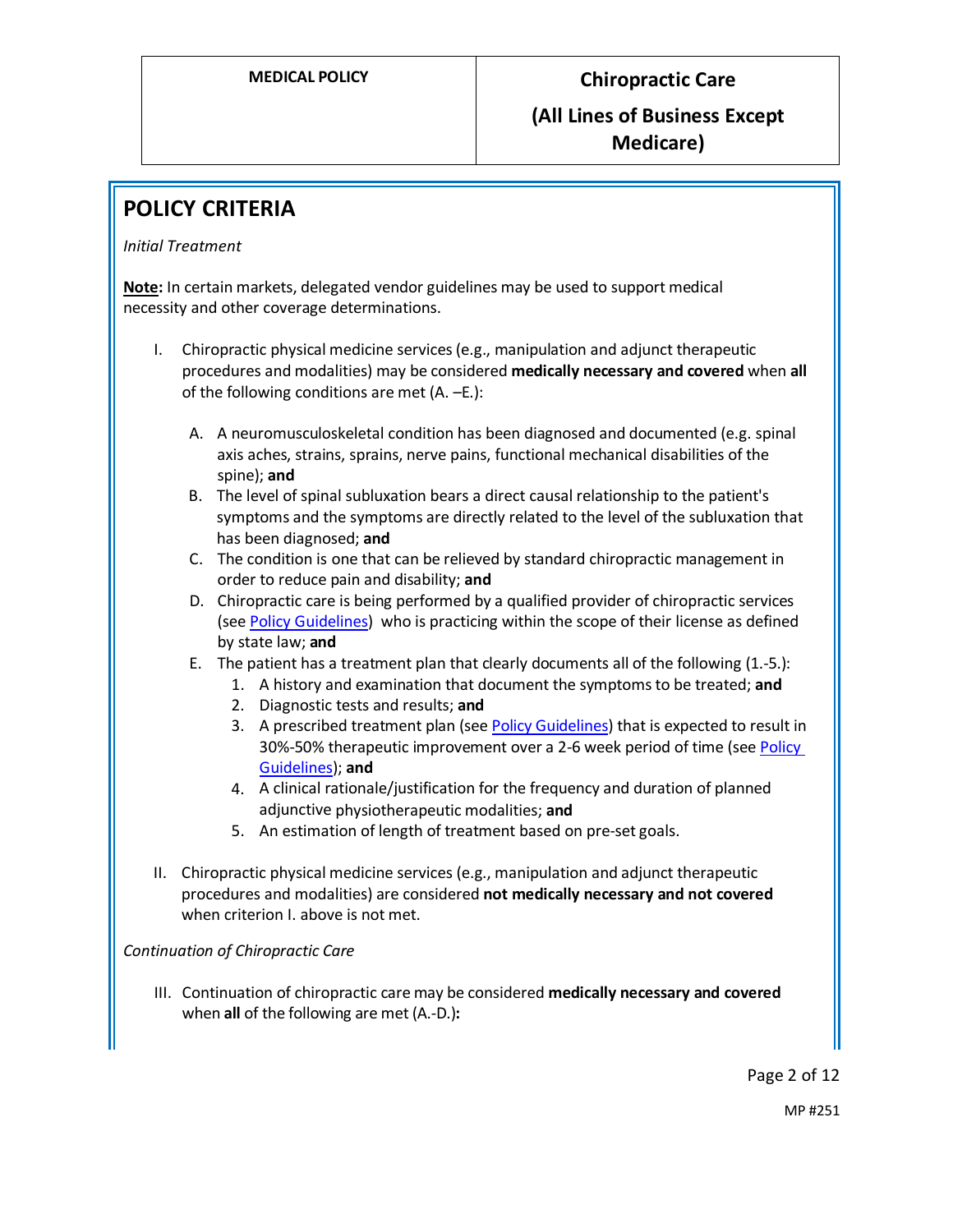- A. Criterion I. above has been met; **and**
- B. A maximum therapeutic benefit has not yet been reached (e.g. a pre-injury level of functioning has not yet been reached) as validated by evidence-based selfreporting instruments and the treating physician's documented objective examination findings; **and**
- C. Progress report has been submitted, which indicates that the patient is making functional progress. The progress report should include all of the following (1.-3.)
	- 1. Member's functional level at the beginning of chiropractic care; **and**
	- 2. Member's current status, relative to functional level at baseline; **and**
	- 3. Any change in member's prognosis, treatment plan and/or goals and why; **and**
- D. Documentation indicates continuation of chiropractic care will progressively improve function over a specific period of time.
- IV. Continuation of chiropractic care is considered **not necessary and not covered** when criterion III. above is not met.

## *Repeat Chiropractic Care*

- V. For repeat therapies, chiropractic manipulation and adjunct physiotherapeutic procedures/modalities (e.g., mobilization, therapeutic exercise, traction) may be considered **medically necessary and covered** for an acute exacerbation or re-injury when **all** of the following criteria are met (A.-E.):
	- A. Patient has reached maximal therapeutic benefit with prior chiropractic treatment; **and**
	- B. Patient has documented current areas of pain and activity intolerance via accepted self-reporting psychometric instruments; **and**
	- C. Patient was compliant with a self-directed home care program; **and**
	- D. Therapeutic improvement is expected with continued treatment; **and**
	- E. The anticipated length of treatment does not exceed 6 visits within a 3 week period.
- VI. Repeat chiropractic care is considered **not necessary and not covered** when criterion V. above is not met.

## *Non-Coverage Criteria*

- VII. Chiropractic manipulation and adjunct therapeutic procedures/modalities (e.g., mobilization, therapeutic exercise, traction) are considered **not medically necessary and are not covered** for **any** of the following (A.-C.):
	- A. Manipulations or modalities that are not related to the individual's symptoms, not likely to result in sustained improvement, or do not have defined endpoints,

Page 3 of 12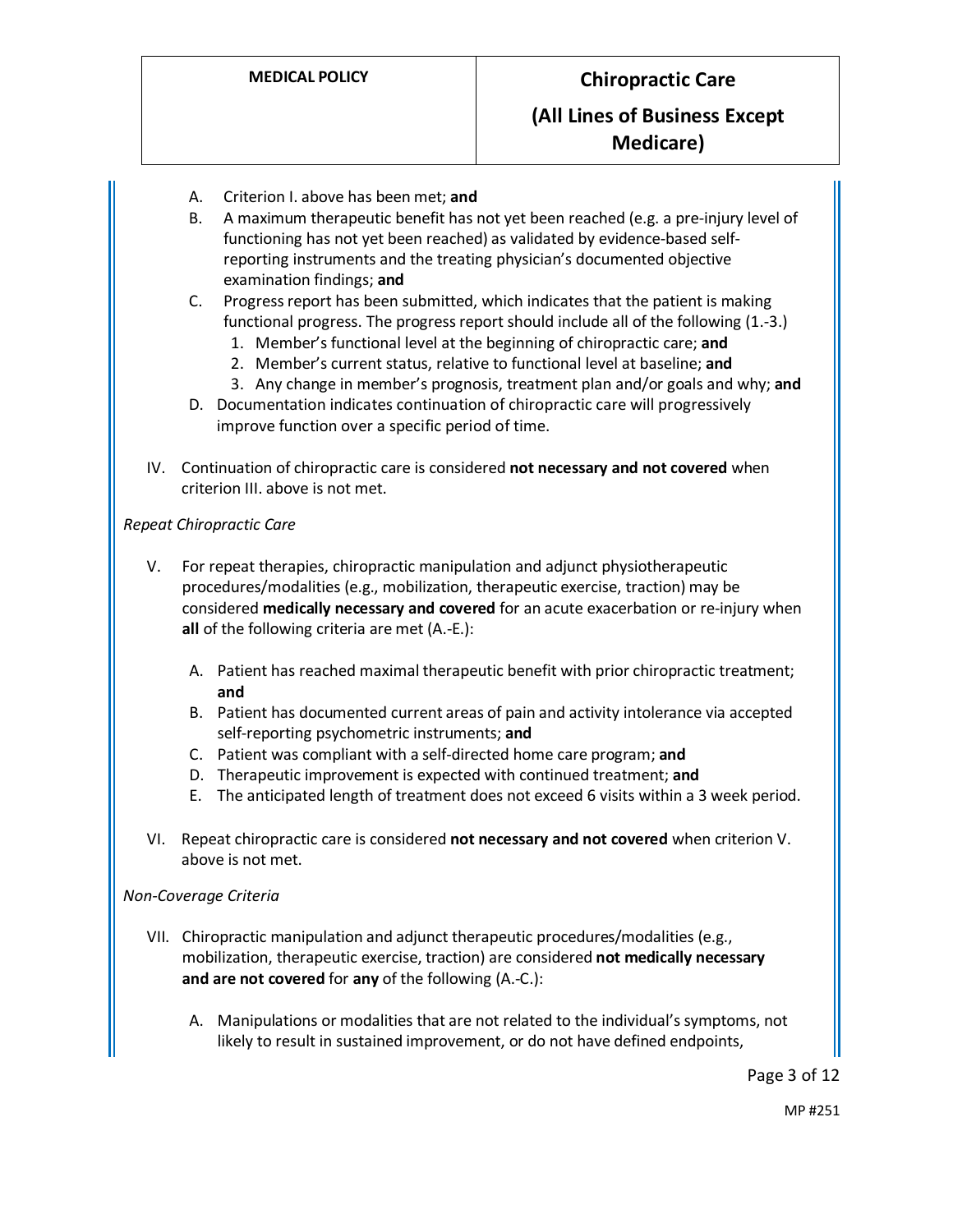**Medicare)**

including maintenance, preventive or supportive care or care provided to prevent reoccurrences or slow deterioration;

- B. Services are provided to reduce potential risk factors where significant improvement is not expected;
- C. Duplicated services, when provided by a physical therapist or other health professional.

VIII. The following non-medical, educational, or training treatments/programs are considered **not medically necessary and are not covered** (A.-D.):

- A. Work hardening programs;
- B. Back school;
- C. Vocational rehabilitation programs and any program with the primary goal of returning an individual to work;
- D. Services for the purpose of enhancing athletic performance or for recreation.

**Note**: These treatments/programs may be specifically excluded under many benefit plans

IX. Chiropractic manipulation and adjunct therapeutic procedures/modalities (e.g., mobilization, therapeutic exercise, traction) for non-neuromusculoskeletal conditions are considered **investigational and are not covered**.

X. The following procedures or devices are **investigational and are not covered** (A.-C.):

- A. Digital radiographic mensuration;
- B. Digital postural analysis;
- C. Therapeutic (wobble) chair.

# **POLICY GUIDELINES**

<span id="page-3-0"></span>*Provider of chiropractic services:* Services must be delivered by a qualified provider of chiropractic services acting within the scope of their license as regulated by the Federal and State governments. Generally, only those healthcare practitioners who hold an active license, certification, or registration with the applicable state board or agency may provide services under the direction and supervision of a chiropractor (e.g. licensed massage therapist, physical therapist) but the scope and extent of such services, when provided as part of a chiropractic treatment plan and billed by the chiropractor, may be regulated by the applicable state board responsible for licensure of the chiropractor. Aides, athletic trainers, exercise physiologists, life skills trainers, and rehabilitation

Page 4 of 12

MP #251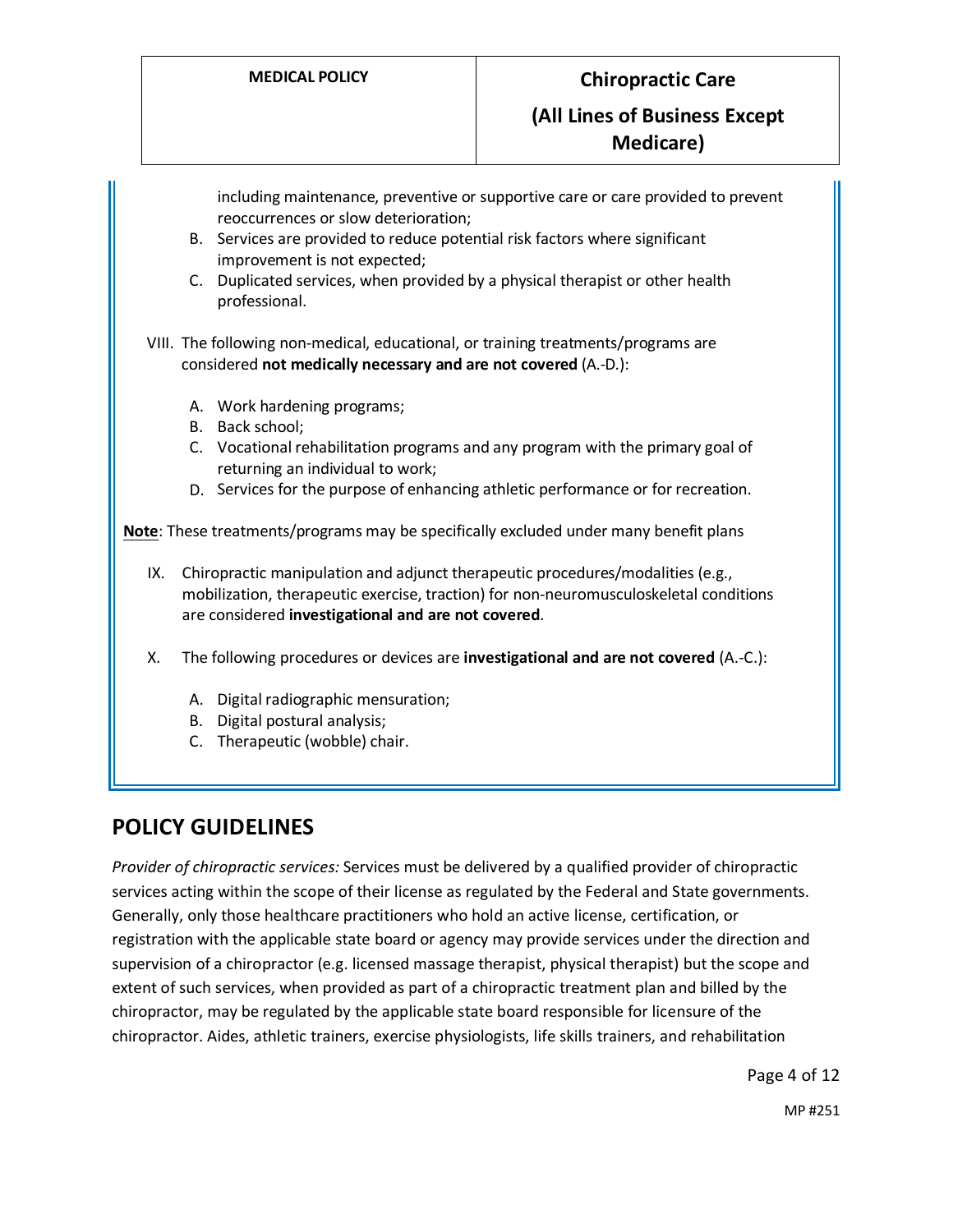technicians do not meet the definition of a qualified practitioner regardless of the level of supervision. Aides and other nonqualified personnel as listed above are limited to non-skilled services such as preparing the individual, treatment area, equipment, or supplies; assisting a qualified therapist or assistant; and transporting individuals. They may not provide any direct treatments, modalities, or procedures.<sup>1</sup>

<span id="page-4-1"></span>*Therapeutic improvement:* To track improvement over the 2-6 week period, patients should sign and date self-reported scores on psychometric instruments, which document current levels of pain and activity intolerance (e.g., pain drawings, visual analog scale, numeric pain scoring, revised Oswestry, neck disability index etc.). Response to chiropractic treatment typically occurs within two to four weeks.

<span id="page-4-0"></span>*Treatment Plan:* For acute, subacute, chronic and postsurgical cases, the following are recommended:

- If conservative care is appropriate, a short course (not to extend beyond 22-4 weeks) is warranted. If the patient demonstrates objective evidence of improvement, up to an additional 4 weeks of care may be appropriate.
- The provider shall integrate some form of active home care. Continued use of passive care modalities may lead to patient dependency and should be avoided.
- Clear clinical rational must be shown for all passive treatment modalities and the utilization of more than 2-3 passive modalities per office visit is excessive and not necessary.

# **BILLING GUIDELINES**

Codes which may be billed for chiropractic service may include, but are not limited to those listed below.

# **CPT CODES**

| <b>All Lines of Business Except Medicare</b> |                                                                |
|----------------------------------------------|----------------------------------------------------------------|
| No Prior Authorization Required              |                                                                |
| 98940                                        | Chiropractic manipulative treatment (CMT); spinal, 1-2 regions |
| 98941                                        | Chiropractic manipulative treatment (CMT); spinal, 3-4 regions |
| 98942                                        | Chiropractic manipulative treatment (CMT); spinal, 5 regions   |

## **DESCRIPTION**

Page 5 of 12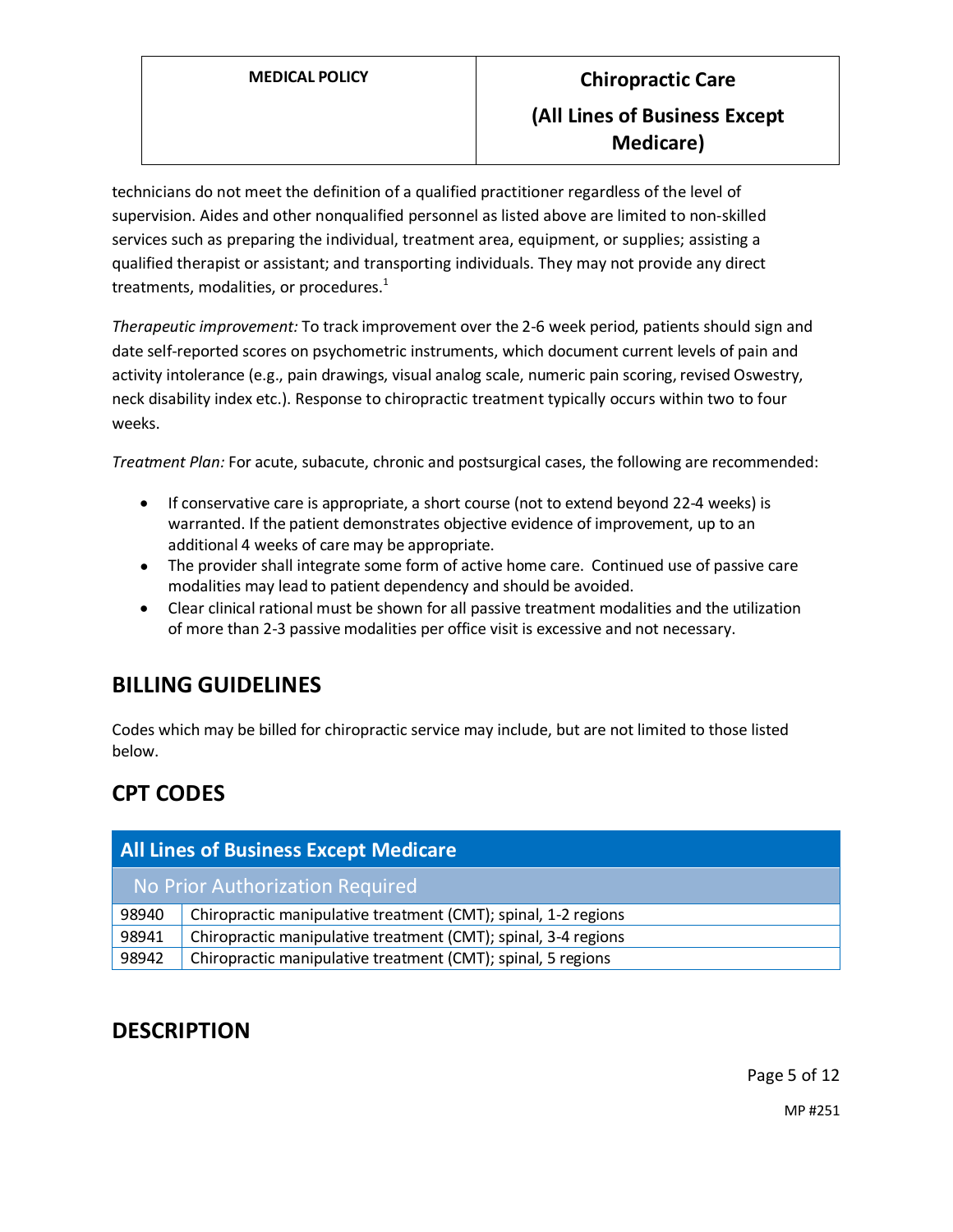## Chiropractic Care

Chiropractic care is a system that, in theory, uses the recuperative powers of the body and the relationship between the musculoskeletal structures and functions of the body, particularly of the spinal column and nervous system, to restore and maintain health without drugs or surgery. Chiropractic science is based on the premise that abnormalities and misalignments of the spine, defined as subluxations, distort and interrupt the normal function of the nervous system.

Chiropractic care may be a primary method of treatment for some medical conditions, and for others it may complement or support medical treatment. Chiropractic care typically involves neuromuscular treatment if the form of manipulation, mobilization and adjustment of the tissues of the body, particularly of the spinal column. The correction of the subluxation(s) through manipulation of the spinal structures is thought to remove nervous system interference and restore optimal function. In addition to manual therapy and therapeutic exercise, other modalities, both passive and active, are often used as adjunct treatments throughout the treatment program.

## Manipulation

Manipulation is defined as a manual procedure that involves a directed thrust to move a joint past its physiological range of motion, without exceeding the anatomical limit.

Spinal manipulation refers to all types of manual techniques. While many techniques are taught both in and outside the established curriculum, the most widely taught techniques include the following:

- Diversified: This is the most commonly used of all techniques and employs a high-velocity, low- amplitude thrust that usually results in cavitation of a joint.
- Extremity manipulation/adjusting: This application is used for joints other than the spine, such as the shoulder, elbow, wrist, hand, finger, hip, knee, etc., and may be used for carpal tunnel syndrome, gait or posture-related problems.
- Activator methods: This employs the use of a hand-held spring-loaded instrument-based manipulation/adjustment protocol. Force is generated by the appliance (e.g., Activator Adjusting Instrument; AcuWave) and can be used as a primary treatment method for all patients.
- Gonstead: This technique is a variation of the Diversified technique and provides a specific adjustment by hand that result in joint cavitation, and may use radiograph analysis, palpation, and temperature gradient studies to determine which segments to manipulate.
- Cox flexion distraction: This technique employs the use of mechanical and hands-on manipulation/adjustment by utilizing a special table where traction is applied to the spine and the spine is flexed forward. This technique requires active participation from the physician and is not primarily mechanical and provider passive such as with

Page 6 of 12

MP #251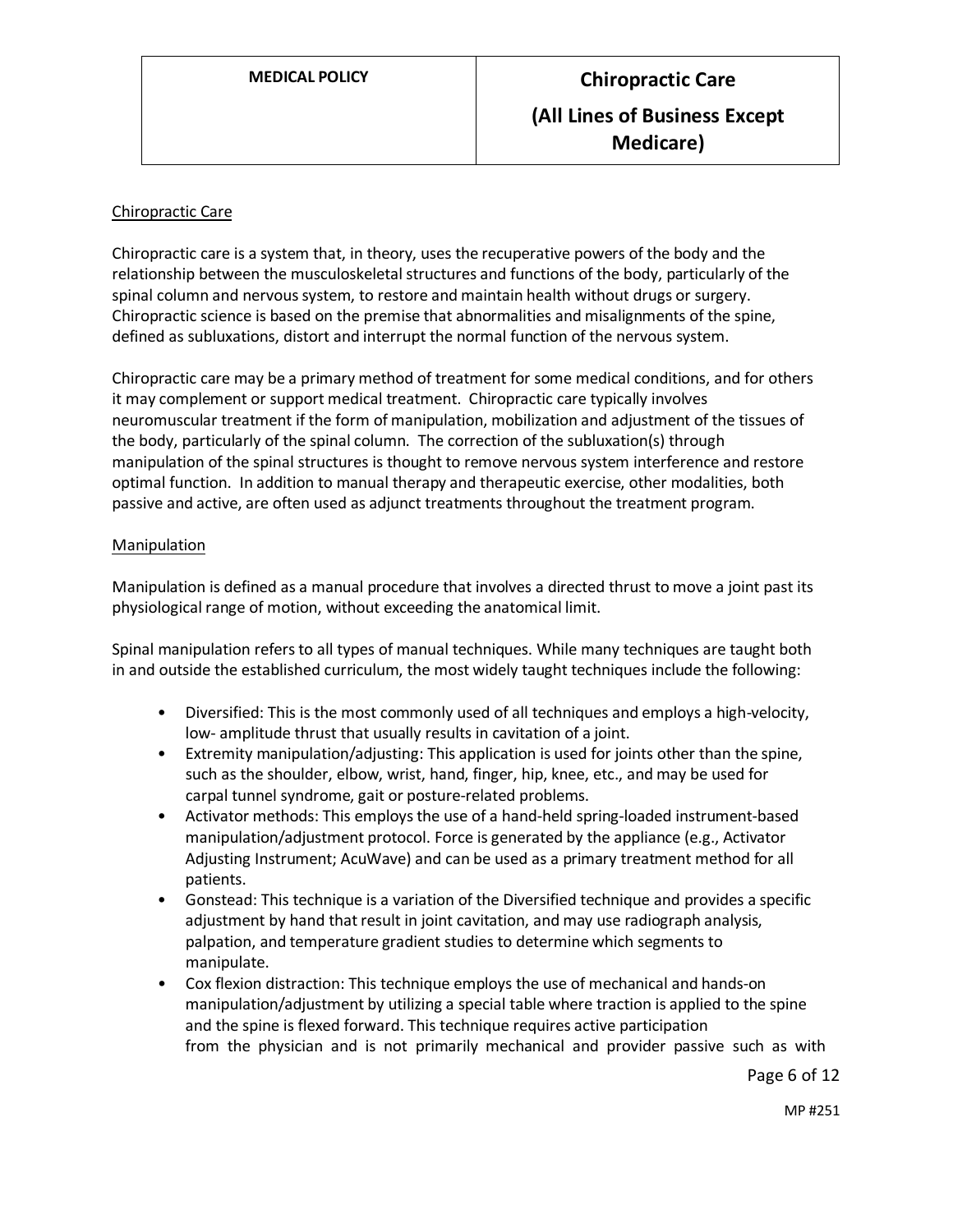mechanical traction or a traction table. It is primarily used to treat disc herniation, non-disc spinal disorders, and to increase mobility of the spinal joints.

• Thompson: This is also a variation of the Diversified technique using a table with several segments called drop pieces. The drop pieces assist the thrust while minimizing the force used for the manipulation/adjustment.

## Mobilization

Mobilization is defined as a passive movement of a joint within its physiological range for the purpose of increasing overall joint motion.

## Therapeutic (Wobble) Chair

A portable therapeutic (wobble) chair by Pettibon System© is a patented specialty seat with 360° of rotation, 40° of side to side flexion and 35° of front to back flexion on a universal type joint. The wobble chair is intended to facilitate combinations of exercise motion to aide in lumbar disc mobility, re-hydration, nutrition deliver, and waste elimination. The portable version of the wobble chair is intended for use in the home. $1$ 

## **REVIEW OF EVIDENCE**

A review of the ECRI, Hayes, Cochrane, and PubMed databases was conducted regarding the use of chiropractic physical medicine services as a treatment for neuromusculoskeletal conditions. Below is a summary of the available evidence identified through July 2021.

## Low Back Pain

• In 2019, Rubinstein and colleagues conducted a systematic review and meta-analysis of randomized controlled trials assessing the benefits and harms of spinal manipulative therapy for the treatment of chronic low back pain. $<sup>2</sup>$  Independent investigators systematically</sup> searched the literature through April 2018, identified eligible studies, assessed study quality, extracted data and pooled results. The effect of spinal manipulation therapy (SMT) was compared with recommended therapies, non-recommended therapies, sham (placebo) SMT, and SMT as an adjuvant therapy. Primary outcomes of interest were pain and back specific functional status, examined as mean differences and standardized mean differences (SMD), respectively. Follow-up occurred at 1-, 6- and 12-months. In total, 47 RCTs including a total 9,211 participants were included for review. On the basis of moderate quality evidence, authors reported that SMT has similar effects to other recommended therapies for short term pain relief (mean difference −3.17, 95% confidence interval −7.85 to 1.51) and a small, clinically better improvement in function (SMD −0.25, 95% confidence interval −0.41 to −0.09). High quality evidence suggested that compared with non-recommended therapies

Page 7 of 12

MP #251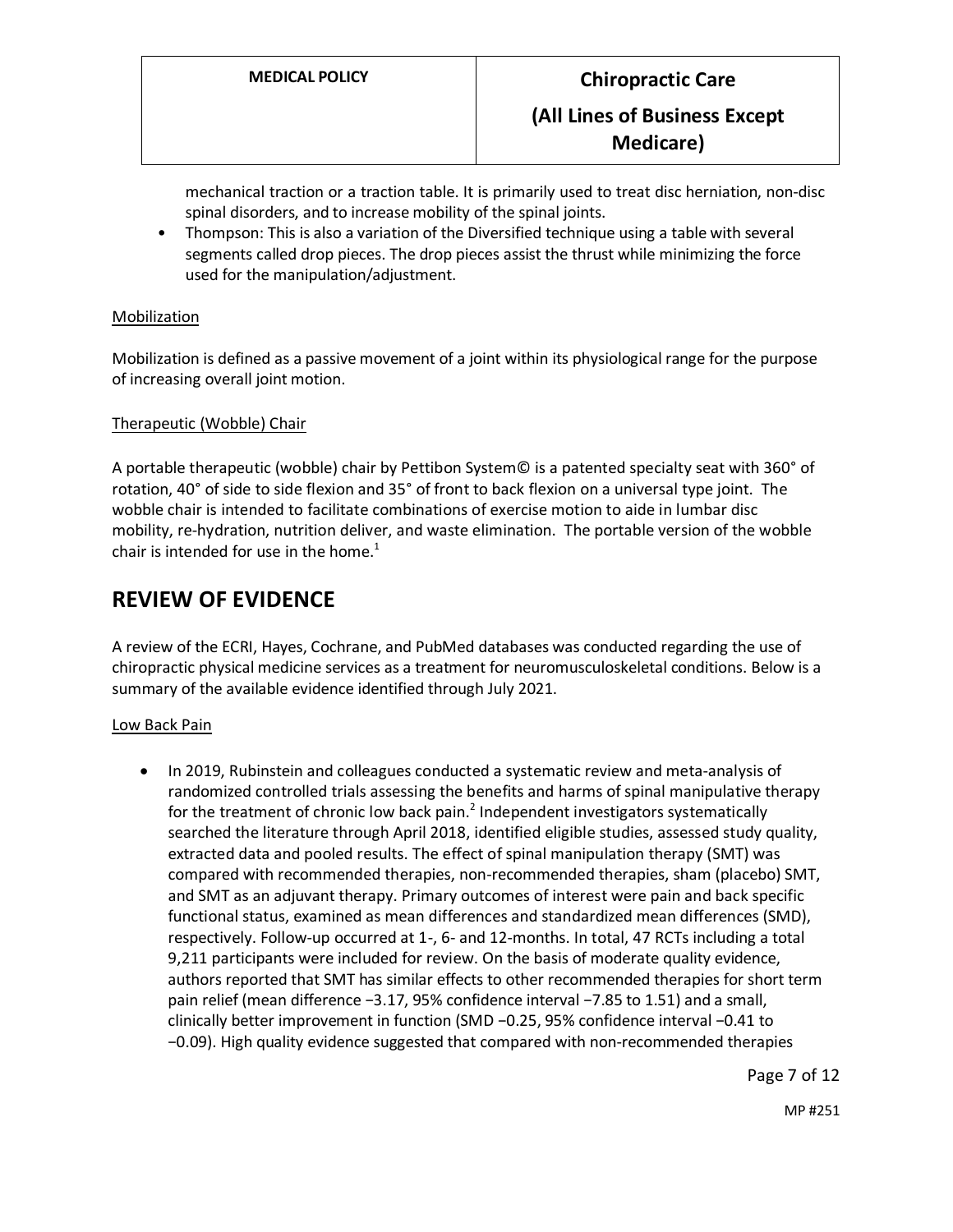SMT results in small, insignificant effects for short term pain relief (mean difference −7.48, −11.50 to −3.47) and small to moderate clinically better improvement in function (SMD −0.41, −0.67 to −0.15). Information was limited on the incidence of adverse events and serious adverse events. Limitations included substantial statistical heterogeneity across publications, owing to the varied settings and treatment parameters within which SMT is used.

- In 2018, the Agency for Healthcare Research and Quality published a systematic review noninvasive nonpharmacological treatment for chronic pain.<sup>3</sup> Independent investigators systematically searched the literature, identified eligible studies, assessed study quality, extracted data and pooled results. In total, 218 publications were included for review, the vast majority of which provided no data beyond 1-year follow-up. Eight trials of spinal manipulation were included for review. Sample sizes ranged from 75 to 1,001 (total sample = 2,586). At short-term follow-up, low-quality evidence suggested that spinal manipulation was associated with slight improvements in function compared with usual care or inactive controls, although not in pain. Spinal manipulation was associated with slightly greater effects than sham manipulation, usual care, an attention control, or a placebo intervention in short-term function (3 trials, pooled SMD -0.34, 95% CI -0.63 to -0.05, I2 =61%) and intermediate-term function (3 trials, pooled SMD -0.40, 95% CI -0.69 to -0.11, I2 =76%). There was no evidence of differences between spinal manipulation versus sham manipulation, usual care, an attention control or a placebo intervention in short-term pain (3 trials, pooled difference -0.20 on a 0 to 10 scale, 95% CI -0.66 to 0.26, I2 =58%), but manipulation was associated with slightly greater effects than controls on intermediate-term pain (3 trials, pooled difference -0.64, 95% CI -0.92 to -0.36, I2 =0%).
- In 2017, Chou and colleagues published a systematic review for an American College of Physicians clinical practice guideline evaluating nonpharmacologic therapies for low back pain.<sup>4</sup> Independent investigators systematically searched the literature through February 2016, identified eligible studies, assessed study quality and extracted data. In total, 114 publications were included for review, 18 of which addresses spinal manipulation. On the basis of low-quality evidence, investigators found no difference in effect between spinal manipulation versus sham manipulation at 12-month follow-up, but a small difference in effect between spinal manipulation and inert treatment.

## Chiropractic Care in Children

Two recent systematic reviews assessed the safety and efficacy of spinal manual therapy in individuals under the age of 18 for a variety of indications.<sup>5,6</sup> Outcomes were largely parent or patient-reported. All studies were limited by mixed results and a lack of long-term follow-up. Due to very low quality evidence, investigators called for additional, controlled studies with long-term follow-up to determine efficacy.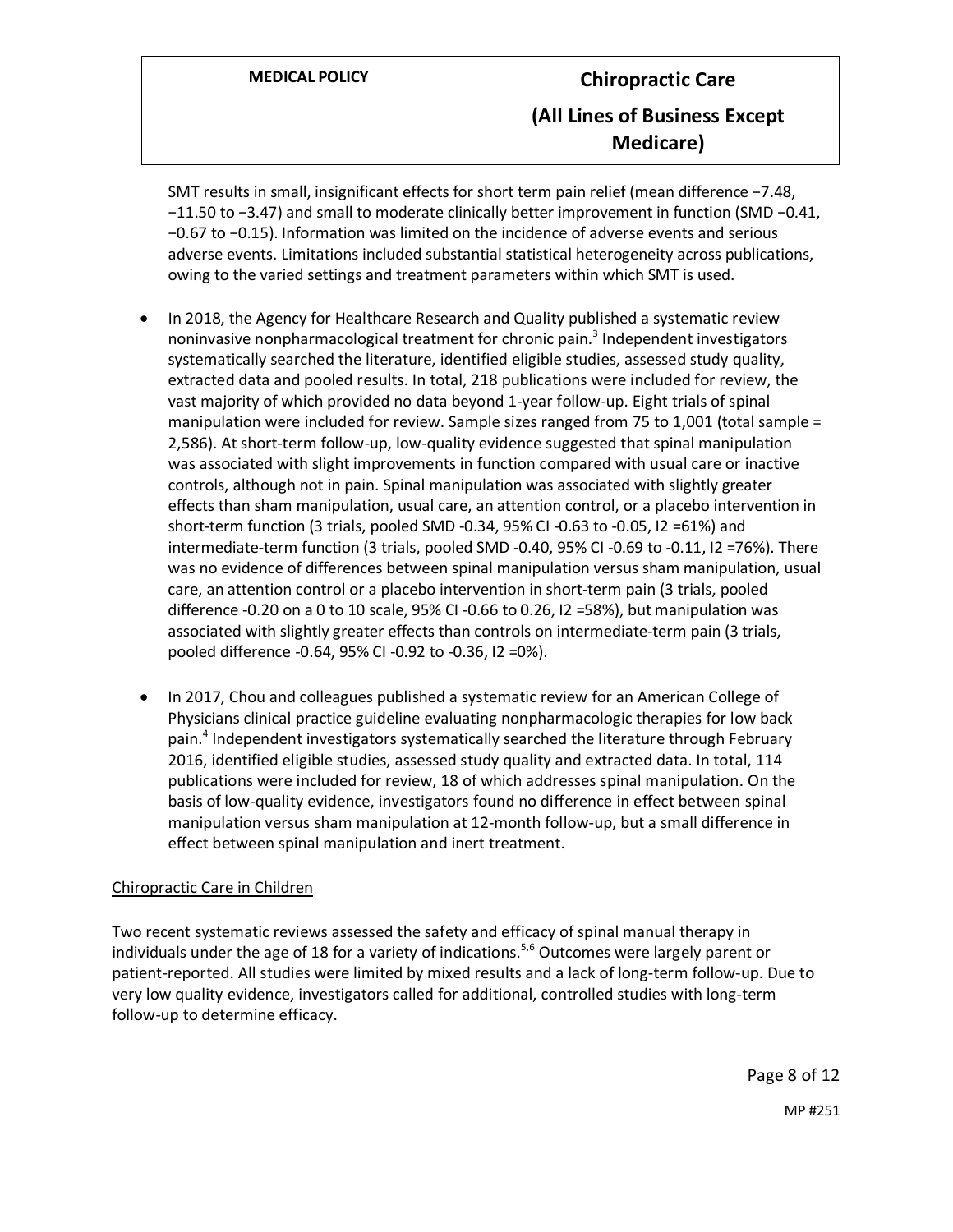## Radiographic Mensuration

No high-quality studies were identified which assessed the clinical validity or utility of lumbosacral spine mensuration and its relationship to pain. One cross-sectional study was identified, which performed radiographic mensuration of lumbar lordosis, lumbosacral disc angle, and sacral inclination.<sup>7</sup> These angles were correlated with baseline variables, including CLBP intensity, age, and sex. No significant correlation of the angles were reported. Investigators concluded that there was no correlation between lumbar lordosis and pain levels for people with chronic low back pain.

## Therapeutic (Wobble) Chair

No high-quality studies were identified which compared the use of the wobble chair to other therapeutic treatments or regular activities of daily living. Identified studies were limited to nonevidence based reviews, $^8$  or small, non-comparative retrospective case reviews. $^9$ 

## **CLINICAL PRACTICE GUIDELINES**

## Low Back Pain

## *North American Spine Society*

In 2020, the North American Spine Society published an evidence-based clinical practice guideline addressing diagnosis and treatment of low back pain.<sup>10</sup> Investigators made the following recommendations:

- For patients with acute or chronic low back pain, spinal manipulative therapy (SMT) is an option to improve pain and function. (*Grade C recommendation* – "may be considered")
- For patients with acute low back pain, spinal manipulative therapy (SMT) results in similar outcomes to no treatment, medication or modalities. Periodically, short-term improvement is statistically better, but clinical significance is uncertain. (*Grade A recommendation –* "two or more consistent Level I studies")
- For patients with chronic low back pain, there is conflicting evidence that outcomes for spinal manipulative therapy (SMT) are clinically different than no treatment, medication or modalities. (*Grade I recommendation* – "insufficient evidence")

## *American College of Physicians*

In 2017, the American College of Physicians published an evidence-based clinical practice guideline addressing noninvasive treatments for acute, subacute and chronic low back pain.<sup>11</sup> On the basis of low-quality evidence, investigators listed spinal manipulation as one of the potential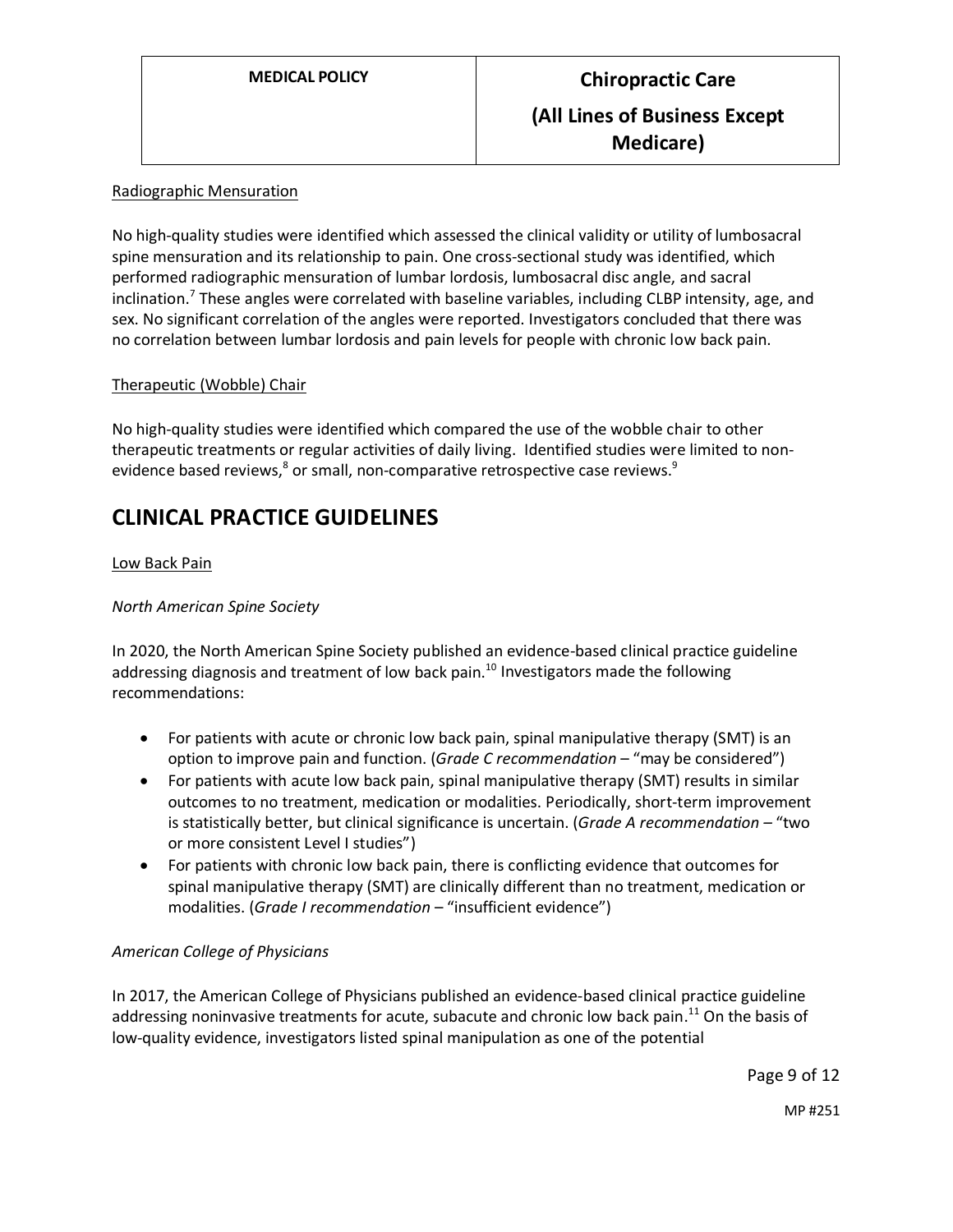nonpharmacologic treatments that clinicians and patients should select for the treatment of acute, subacute and chronic low back pain.

## *National Institute for Health and Care Excellence (NICE)*

In 2016, the NICE published a clinical practice guideline addressing low back pain and sciatica in over 16s.<sup>12</sup> Investigators recommend that physicians "consider manual therapy (spinal manipulation, mobilization or soft tissue techniques such as massage) for managing low back pain with or without sciatica, but only as part of a treatment package including exercise, with or without psychological therapy."<sup>12</sup>

## *Oregon Health Evidence Review Commission (HERC)*

In 2014, the HERC published a coverage guidance addressing non-pharmacological/non-invasive interventions for the treatment of lower back pain.<sup>13</sup> Authors recommended spinal manipulation as a potential treatment for pain lasting more than 4 weeks.

# **POLICY SUMMARY**

Moderate-quality evidence indicates that patients receiving spinal manipulation experience low-back pain relief comparable to other nonpharmacologic therapies, with small improvements in function, although not in pain, at short-term follow-up. Spinal manipulation is also generally associated with slightly greater effects than sham manipulation, usual care, or a placebo intervention. While the long-term clinical significance of spinal manipulation remains unclear, several evidence-based clinical practice guidelines endorse the treatment. There is no evidence to support the concurrent use of digital radiographic mensuration, digital postural analysis or the therapeutic (wobble) chair.

# **INSTRUCTIONS FOR USE**

Company Medical Policies serve as guidance for the administration of plan benefits. Medical policies do not constitute medical advice nor a guarantee of coverage. Company Medical Policies are reviewed annually and are based upon published, peer-reviewed scientific evidence and evidence-based clinical practice guidelines that are available as of the last policy update. The Companies reserve the right to determine the application of Medical Policies and make revisions to Medical Policies at any time.

Providers will be given at least 60-days notice of policy changes that are restrictive in nature. The scope and availability of all plan benefits are determined in accordance with the applicable coverage agreement. Any conflict or variance between the terms of the coverage agreement and Company Medical Policy will be resolved in favor of the coverage agreement.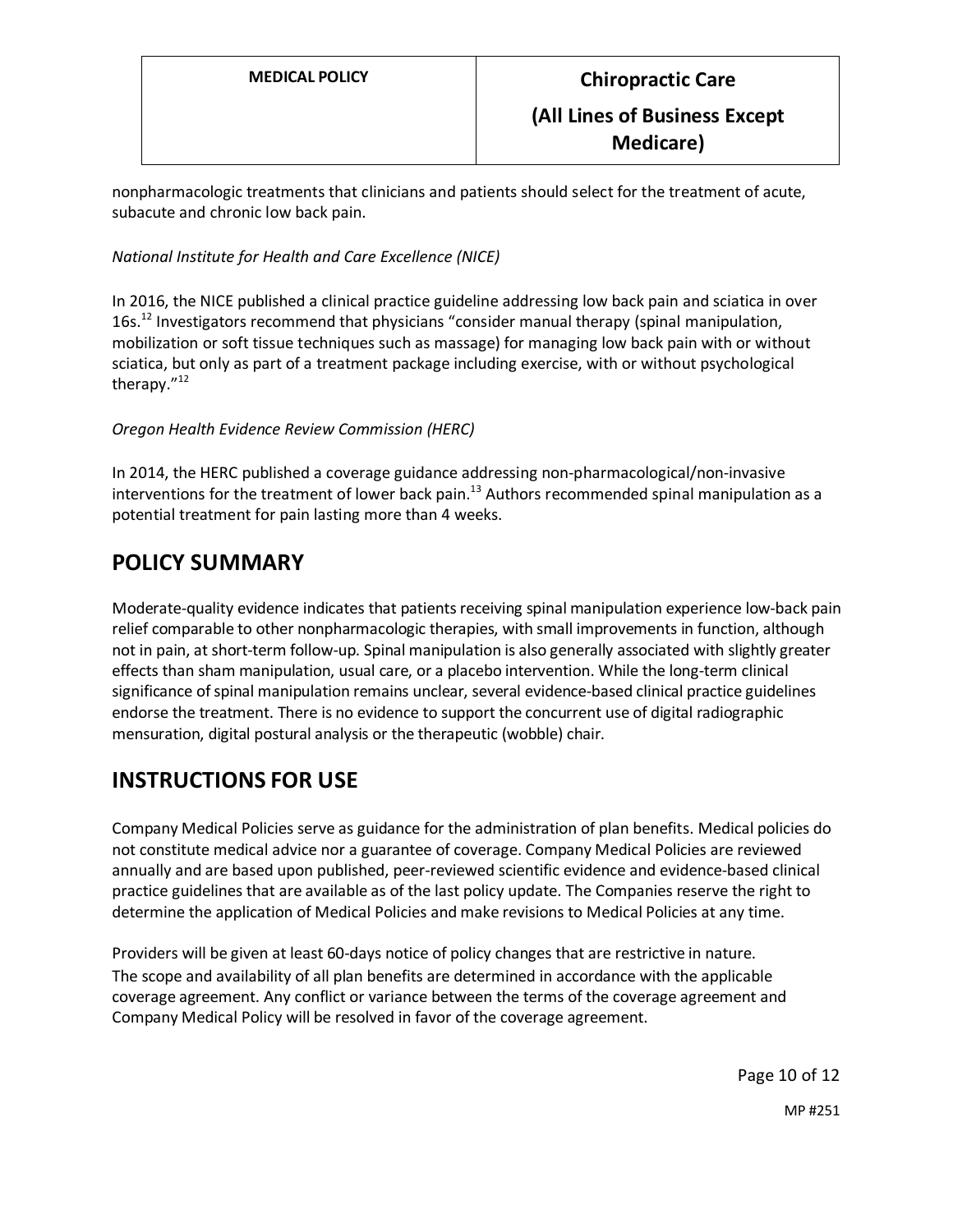# **REGULATORY STATUS**

## Mental Health Parity Statement

Coverage decisions are made on the basis of individualized determinations of medical necessity and the experimental or investigational character of the treatment in the individual case. In cases where medical necessity is not established by policy for specific treatment modalities, evidence not previously considered regarding the efficacy of the modality that is presented shall be given consideration to determine if the policy represents current standards of care.

## **REFERENCES**

- 1. American Speciality Health. Chiropractic Services Medical Policy/Guideline. [https://www.ashlink.com/ASH/WCMGenerated/CPG\\_278\\_Revision\\_5\\_-\\_S\\_tcm17-121498.pdf.](https://www.ashlink.com/ASH/WCMGenerated/CPG_278_Revision_5_-_S_tcm17-121498.pdf) Published 2016. Accessed 8/12/2021.
- 2. Rubinstein SM, De Zoete A, Van Middelkoop M, Assendelft WJ, De Boer MR, Van Tulder MW. Benefits and harms of spinal manipulative therapy for the treatment of chronic low back pain: systematic review and meta-analysis of randomised controlled trials. *bmj.* 2019;364
- 3. Skelly AC, Chou R, Dettori JR, et al. Noninvasive nonpharmacological treatment for chronic pain: a systematic review. 2018
- 4. Chou R, Deyo R, Friedly J, et al. Nonpharmacologic Therapies for Low Back Pain: A Systematic Review for an American College of Physicians Clinical Practice Guideline. *Ann Intern Med.*  2017;166(7):493-505
- 5. Driehuis F, Hoogeboom TJ, Nijhuis-van der Sanden MW, de Bie RA, Staal JB. Spinal manual therapy in infants, children and adolescents: A systematic review and meta-analysis on treatment indication, technique and outcomes. *PloS one.* 2019;14(6):e0218940
- 6. Parnell Prevost C, Gleberzon B, Carleo B, Anderson K, Cark M, Pohlman KA. Manual therapy for the pediatric population: a systematic review. *BMC Complement Altern Med.* 2019;19(1):60
- 7. Shortz SK, Haas M. Relationship Between Radiographic Lumbosacral Spine Mensuration and Chronic Low Back Pain Intensity: A Cross-sectional Study. *J Chiropr Med.* 2018;17(1):1-6
- 8. Shahvarpour A, Shirazi-Adl A, Larivière C. Active-passive biodynamics of the human trunk when seated on a wobble chair. *J Biomech.* 2016;49(6):939-945
- 9. Morningstar MW. Improvement of lower extremity electrodiagnostic findings following a trial of spinal manipulation and motion-based therapy. *Chiropractic & Osteopathy.* 2006;14(1):20
- 10. North American Spine Society. Evidence-Based Clinical Guidelines for Multidisciplinary Spine Care: Diagnosis and Treatment of Low Back Pain. [https://www.spine.org/Portals/0/assets/downloads/ResearchClinicalCare/Guidelines/LowBackP](https://www.spine.org/Portals/0/assets/downloads/ResearchClinicalCare/Guidelines/LowBackPain.pdf) [ain.pdf.](https://www.spine.org/Portals/0/assets/downloads/ResearchClinicalCare/Guidelines/LowBackPain.pdf) Published 2020. Accessed 8/11/2021.
- 11. Qaseem A, Wilt TJ, McLean RM, Forciea MA. Noninvasive treatments for acute, subacute, and chronic low back pain: a clinical practice guideline from the American College of Physicians. *Annals of internal medicine.* 2017;166(7):514-530

Page 11 of 12